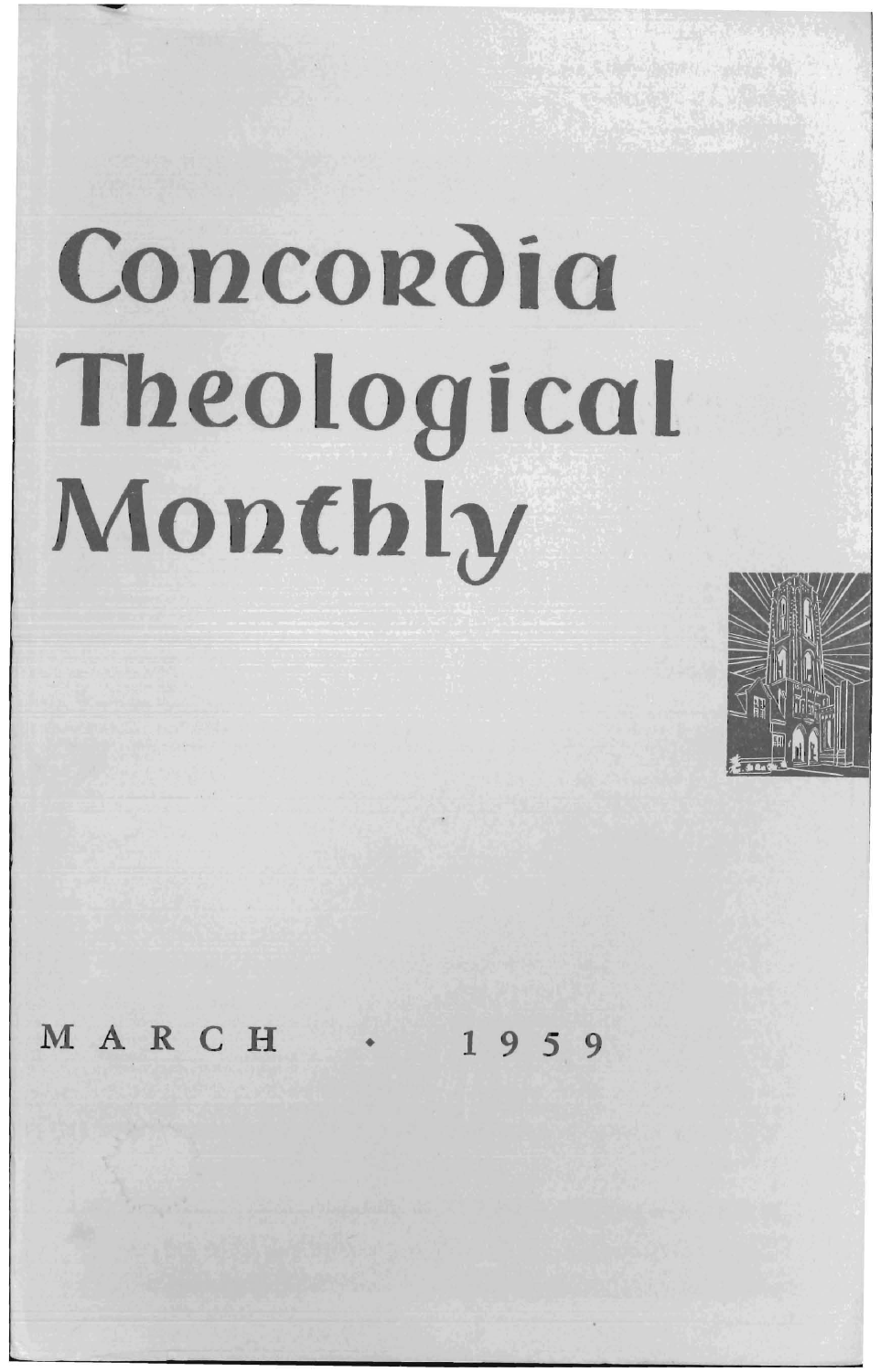# THEOLOGICAL OBSERVER

#### REJOINDER TO DR. PITTENGER

Under this heading C. S. Lewis defends his theological methodology against a number of charges preferred against him by Dr. Norman Pittenger, professor of Christian apologetics, General Theological Seminary, New York, such as his belief in miracles, his conservative view of the Fourth Gospel, his reliance on authority, and the like. He concludes his defence with the following striking plea: "When I began, Christianity came before the great mass of my unbelieving fellowcountrymen either in the highly emotional form offered by revivalists or in the unintelligible language of highly cultured clergymen. Most men were reached by neither. My task was therefore simply that of a *translator* — one turning Christian doctrine, or what he believed to be such, into the vernacular, into language that unscholarly people would attend to and could understand. For this purpose a style more guarded, more *nuance,* finelier shaded, more rich in fruitful ambiguities-in fact, a style more like Dr. Pittenger's own-would have been worse than useless. It would not only have failed to enlighten the common reader's understanding; it would have aroused his suspicion. He would have thought, poor soul, that I was facing both ways, sitting on the fence, offering at one moment what I withdrew the next, and generally trying to trick him. . . . One thing at least is sure. If the real theologians had tackled this laborious work of translation about a hundred years ago, when they began to lose touch with the people (for whom Christ died), there would have been no place for me." Here C. S. Lewis calls attention to two wrong modern approaches to reach "the great mass of the unbelieving": "the highly emotional form offered by revivalists" and the "unintelligible language of highly cultured clergymen." Lewis may not always have accomplished what he set out to do, but his approach of "turning Christian doctrine into language that unscholarly people would attend to and could understand" is certainly the correct one, since it is that of Christ and His apostles. The JOHN THEODORE MUELLER

### CHURCHGOING AND POPULATION SHIFT

*Time* (January 12, 1959) offers its readers two news items which may be of importance not only to our pastors but also to those who administer our church concerns in general. With regard to "churchgoing" the report says: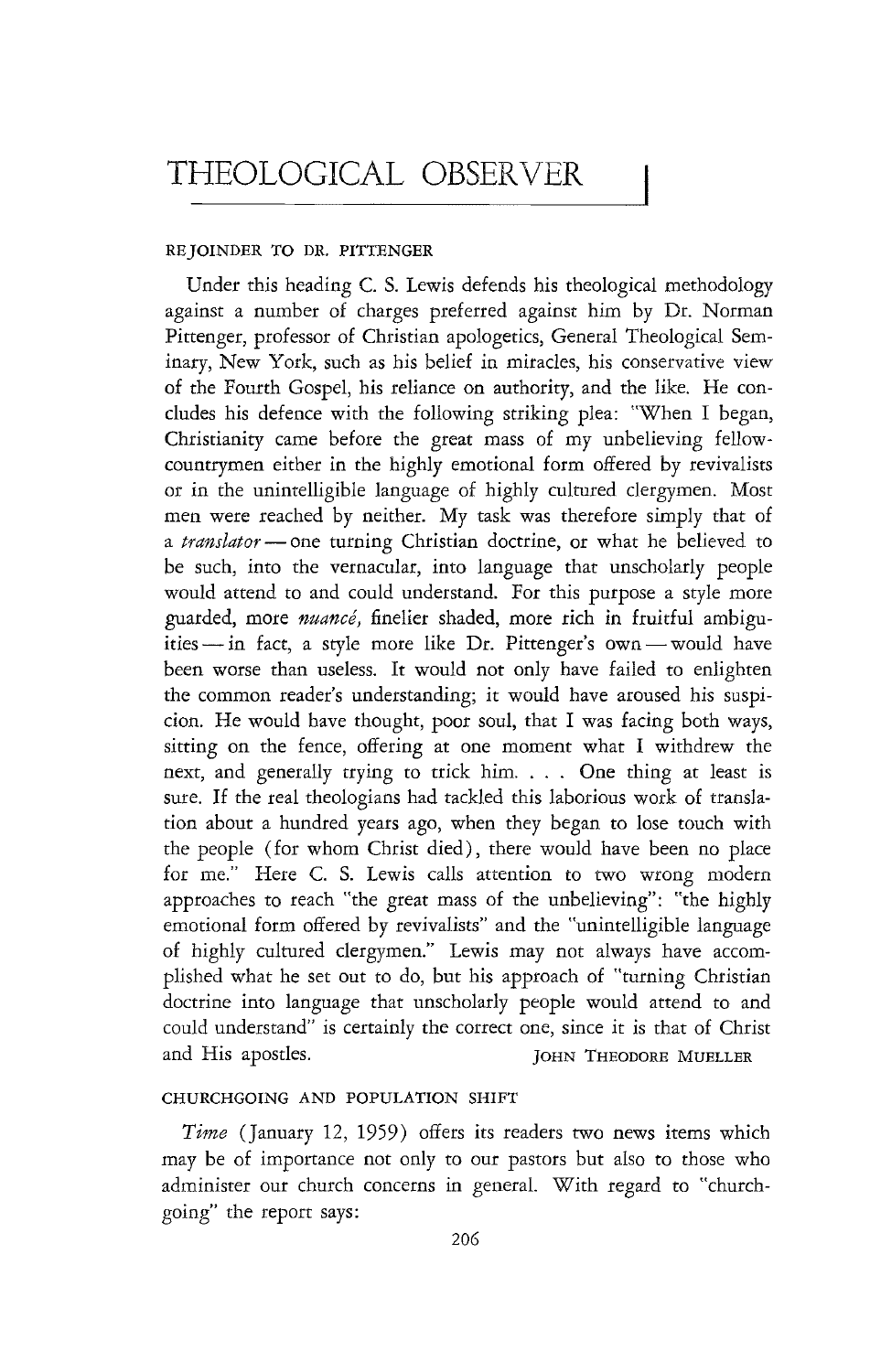Last year set a new record for churchgoing in the U. S., and the churchgoingest part of the country was the Midwest, the Gallup Poll reports. During an average 1958 week, more than 50 million U. S. adults went to church - nearly a million more than at the previous peak in 1955. This represents 54% of the population in the Midwest, 52% of the East, 51% of the South, and only 35% of the Far West. Women attended more faithfully than men (55% to  $40\%$ ). Roman Catholics, for whom weekly Mass is obligatory, were more regular than Protestants by 74% to 44%. But the Protestant showing compares favorably with Britain (nearly 80% Protestant), where only 14% of the adults said they had attended church on the Sunday preceding the survey.

The tremendous population shift in our country is illustrated by the great changes which have taken place in metropolitan New York. We read: "The latest analysis of the religious composition of New York's metropolitan area, published this week by the city's Protestant Council, gives dramatic evidence of the decline of the once-preponderant white Protestants in Manhattan and vicinity. In 22 counties of the metropolitan area (reaching into New Jersey and Connecticut), 29.5% of the population is Roman Catholic,  $18\%$  Jewish and  $15.9\%$ Protestant; 2.2% is listed as "other" and 34.4% is unaffiliated. More than 55% of the city's estimated 960,000 Protestant church members are nonwhite. Among the nonwhites, the Council, in an odd stance, listed 440,000 Negroes and almost 90,000 Puerto Ricans.

What the report suggests to those who administer church and mission affairs is that evangelistic endeavors must constantly orient themselves not only to the religious but also the social changes that take place in our krge cities as also in rural areas of our land.

JOHN THEODORE MUELLER

## THEOLOGICAL EDUCATION IN AMERICA

Under this general heading *Religion in Life* (Winter, 1958-59) discusses in four articles, each considering one facet of the problem, the training of ministers for effective service in the church. The analyses contain many useful suggestions, but also much that is hardly apposite to our own needs. The first article suggests for the students: rigorous admission standards as also a Senior Honors Scholarship program to permit them to leave their filling stations and grocery stores for better preparation for the lifelong ministry; for the graduate students: a new statement of standards for the doctorate which will keep them from a cheap degree; for the graduates: various experiments in ongoing education as in summer institutes; for the professors: faculty fellowships which, in conjunction with sabbatical leaves, will permit them to go abroad or otherwise to refill the dry wells and to taste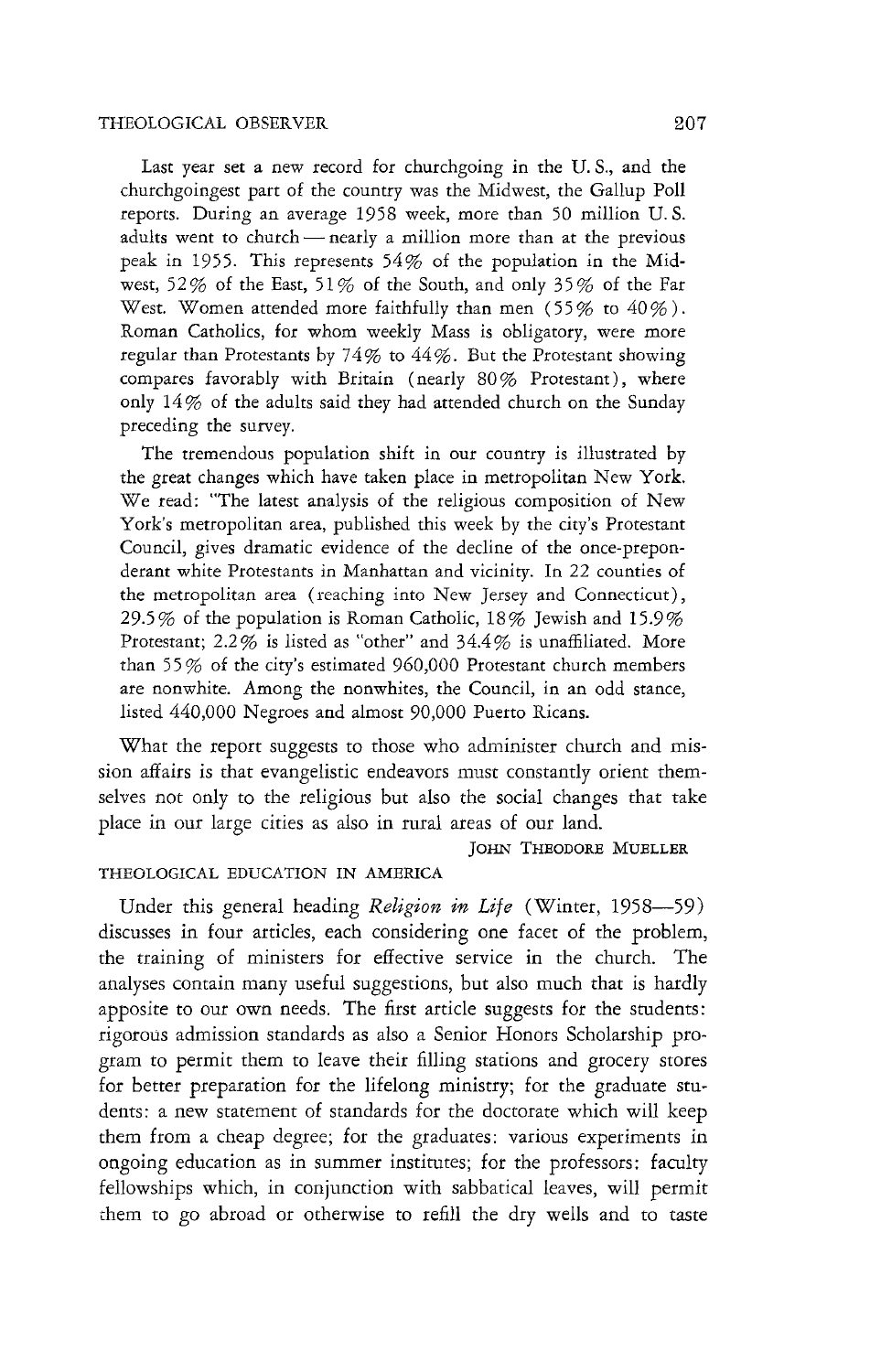the waters of other springs; also opportunities to meet in regional conferences that their horizons may be widened and their teaching revivified; for the schools: visits from teams of advisers whose careful studies and reports are designed to help each school make increased use of its opportunities as also extensive materials pertaining to the building up of their libraries, and lastly, self-study guides and various other literature for improvement and better utilization of resources. We have somewhat shortened the recommendations without, however, sacrificing anything essential. While, on the whole, these suggestions are commendable we miss in them the central emphasis on Christian theology which will make the students conscientious pastors, consecrated missionaries and spiritual builders of the Lord's Temple. Without that every theological training is bound to fail.

JOHN THEODORE MUELLER

### BRIEF ITEMS FROM THE NEWS BUREAU OF THE NATIONAL LUTHERAN COUNCIL

*New York.* - A proposal to establish a large Lutheran center in Dar es Salaam, seaport capital of Tanganyika in East Africa, has been approved by the Executive Committee of the National Lutheran Council.

Acting upon a recommendation from the NLC's Department of World Missions Cooperation, the executive committee at its recent meeting in Chicago authorized a grant of up to \$175,000 for the project. The funds will be allocated from reserves of Lutheran World Action, the annual appeal conducted to underwrite emergency activities at home and abroad.

Since the early years of World War II, the council, through DWMC, has carried administrative responsibility for three former German mission fields in the Northern, Usambara, and Uzaramo areas of Tanganyika. Dar es Salaam is a part of the Uzaramo area.

Tentative plans call for the erection of a building in downtown Dar es Salaam that will include provision for a social center, a guest house, missionary quarters, and administrative offices.

The center will be located on the same site as the large Lutheran Church, an imposing structure built originally to serve the German community in the city. The church commands an impressive view over the harbor and city.

In recommending the proposed project, the Rev. Oscar R. Rolander, secretary of DWMC, pointed up the strategic position which the Lutheran Church holds in Dar es Salaam and the growing importance of Dar es Salaam as the key city in the territory.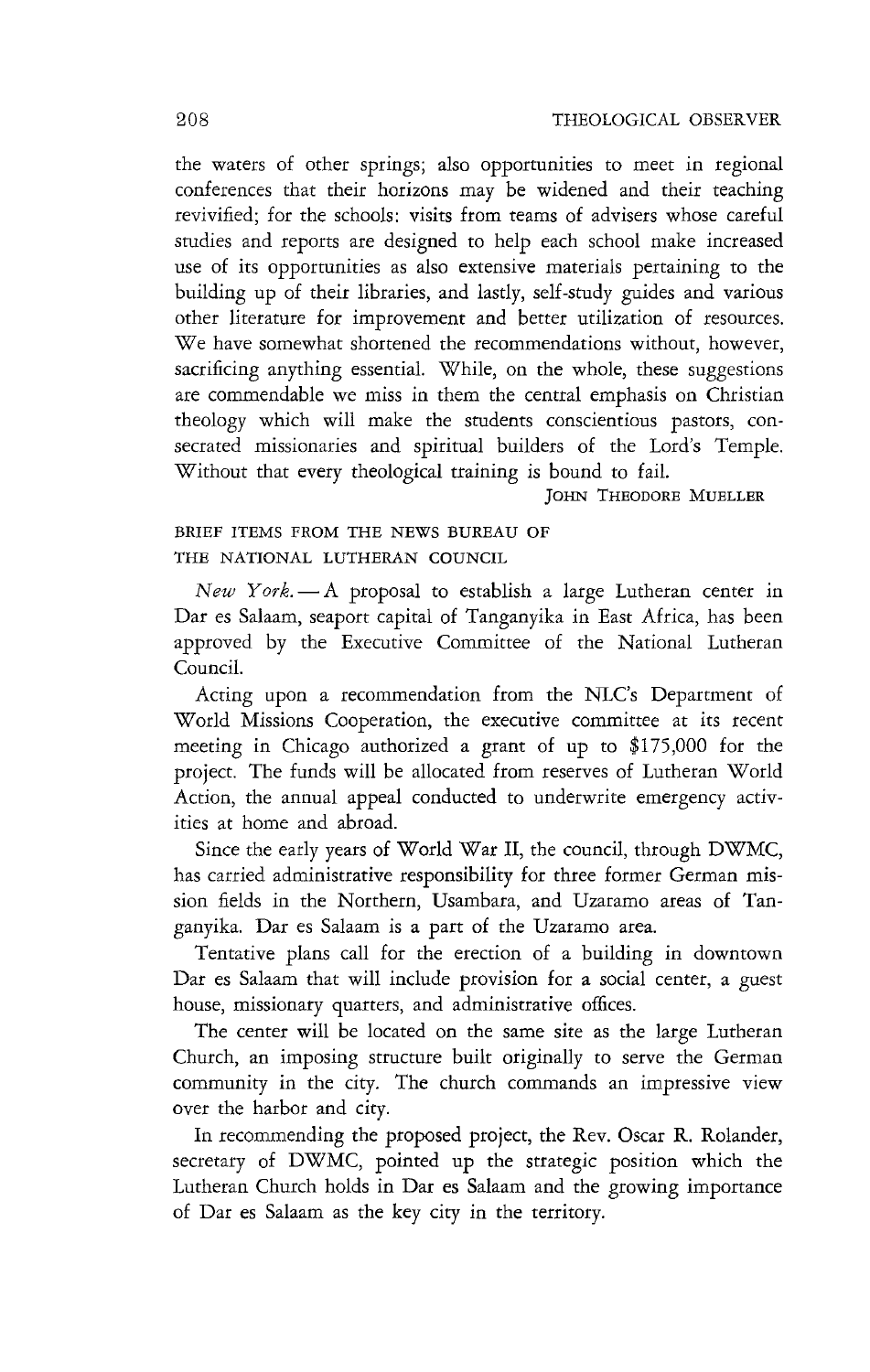#### THEOLOGICAL OBSERVER 209

He said the city of more than 100,000 has by far the greatest concentration of all three major races in the territory-African, Asian, and European - and is experiencing a rapid trend toward urbanization.

Since Lutherans are the largest Protestant communion in Tanganyika, numbering 265,000, the need for a center has become increasingly evident, he said.

Mr. Rolander added that although the ministry to the people of Dar es Salaam itself will be a first concern, the center may also serve not only all Lutherans but all the evangelical churches and missions in the territory by providing facilities for work in which all co-operate. Two such agencies are the Federation of Lutheran Churches in Tanganyika and the Christian Council of Tanganyika.

According to Mr. Rolander, one of the major purposes of the Lutheran center will be to offer facilities for social activity on an interracial basis, "somewhere where people of different races can meet in a good Christian atmosphere."

The Lutheran congregation in Dar es Salaam, he pointed out, has an interracial membership.

*New Yark.-A* newspaperman and four theologians have been elected as American members of an international advisory board that is being established for the *Lutheran World*, quarterly publication of the Lutheran World Federation.

The newspaperman is Willmar Thorkelson, religious news editor of the Minneapolis *Star* and an active layman of the Evangelical Lutheran Church. The theologians are Dr. Theodore G. Tappert, professor at the Lutheran Theological Seminary at Philadelphia, Pa., of the United Lutheran Church in America; Dr. Julius Bodensieck, professor at Wartburg Theological Seminary at Dubuque, Iowa, of the American Lutheran Church; Dr. Edgar Carlson, president of Gustavus Adolphus College at St. Peter, Minn., of the Augustana Lutheran Church; and Dr. Warren Quanbeck, professor at Luther Theological Seminary at St. Paul, Minn., of the ELC, who is now on sabbatical leave for study in Europe.

The advisory board of about 20 members will represent member churches of the LWF in various countries throughout the world.

Gettysburg, Pa.- Thirty-five Lutheran theological students from 11 countries met here for an Overseas Lutheran Theological Students' Conference sponsored by the National Lutheran CounciL Purpose of the three-day session, November 28-30, held on the campus of Lutheran Theological Seminary, was to discuss the work and mission of the Lutheran Church in America.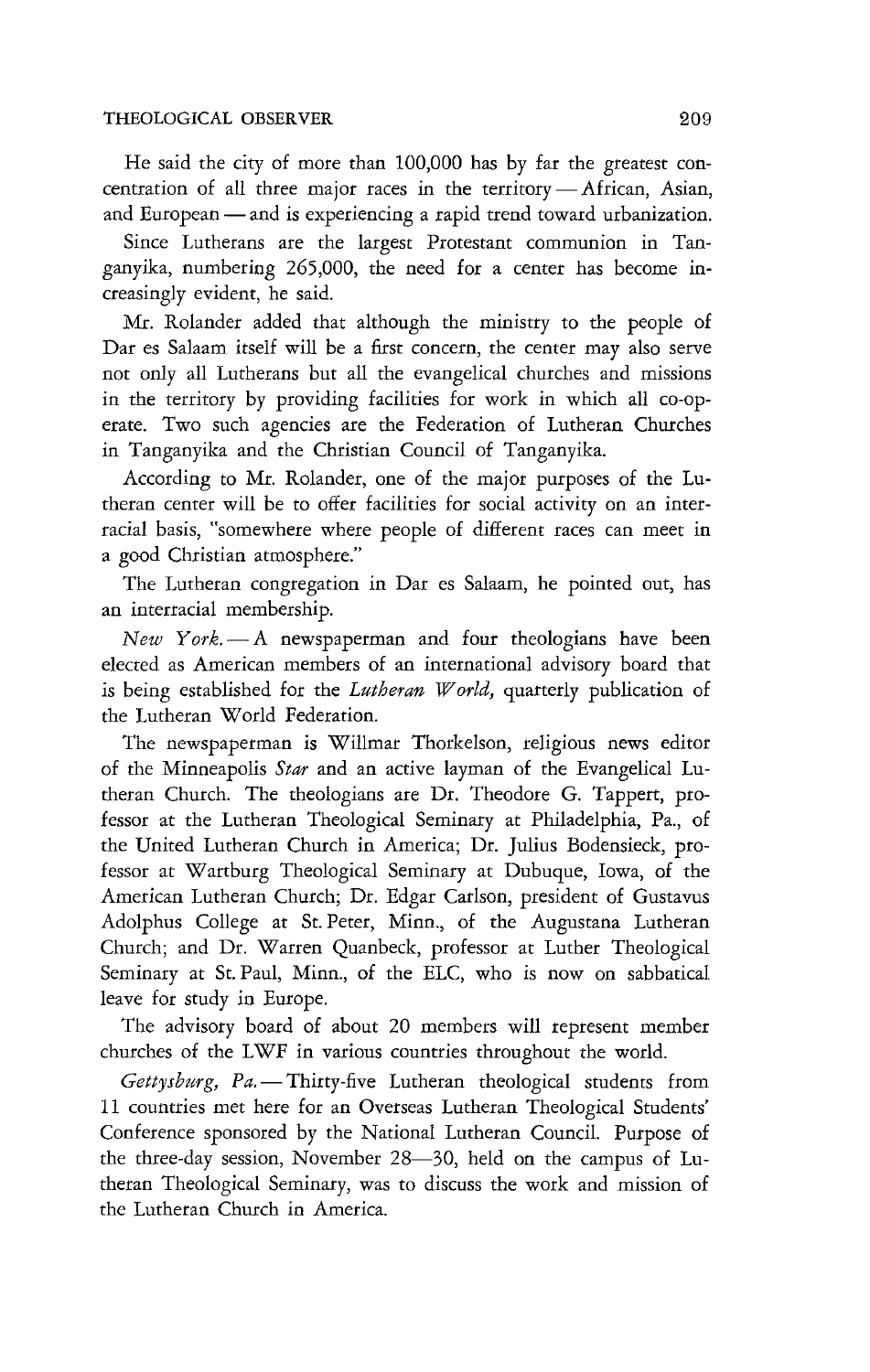Those participating in the activities came from 17 different American seminaries, six of which are Lutheran. Members of the group represented Germany, Africa, Indonesia, China, India, Puerto Rico, Formosa, Finland, France, Norway, and Denmark. Most of them are studying in the United States through the exchange programs of the Lutheran World Federation and the World Council of Churches.

Dr. Ruth Wick, secretary for the International Exchange Program in the NLC Division of LWF affairs, arranged the program. The conference was the ninth annual meeting of foreign students to be sponsored by the National Lutheran Council.

*New York.* - The Rev. Stefano R. Moshi has been elected president of the 115,OOO-member Lutheran Church of Northern Tanganyika, according to word received here by the National Lutheran Council. He is the first African pastor to be named to the full-time post. A member of the Chagga tribe, Mr. Moshi was a teacher before he entered the ministry, and after his ordination he taught at the Marangu Teachers Training School. More recently he has served as a pastor and as vice-president of the lutheran Church.

*Manila.* - The President of the Philippine Republic has been told that his government's two-year-old ban on the commercial showing of the film *Martin Lutber* means that Protestants are being "greatly discriminated against," according to the Ecumenical Press Service of the World Council of Churches. Continued prohibition of the showing of the motion picture in Philippine theaters, EPS said, has been protested in a new open letter from the head of the Philippine Federation of Christian Churches, Dr. Gumersindo Garcia. He was said to have written President Carlos P. Garcia that "we are requesting you to allow us to show this film in a commercial movie house because in our experience showing it in Protestant churches where facilities are limited is never satisfactory."

The federation wants to use the film, it was stated, to help raise part of the Protestant quota for playing host to the tenth World Jamboree of Boy Scouts. Dr. Garcia informed the chief executive that "we are making this appeal to you because of the belief that we have been greatly discriminated against," EPS reported.

Hannover, Germany. - "Profound anxiety" over the possible effect that implementation of the USSR's plan for Berlin might have on the relations between East and West German Protestants was expressed here by the Council of the Evangelical Church in Germany (EK!D). Conversion of West Berlin into an independent "free city" under the proposed Soviet conditions would probably make it harder for Ger